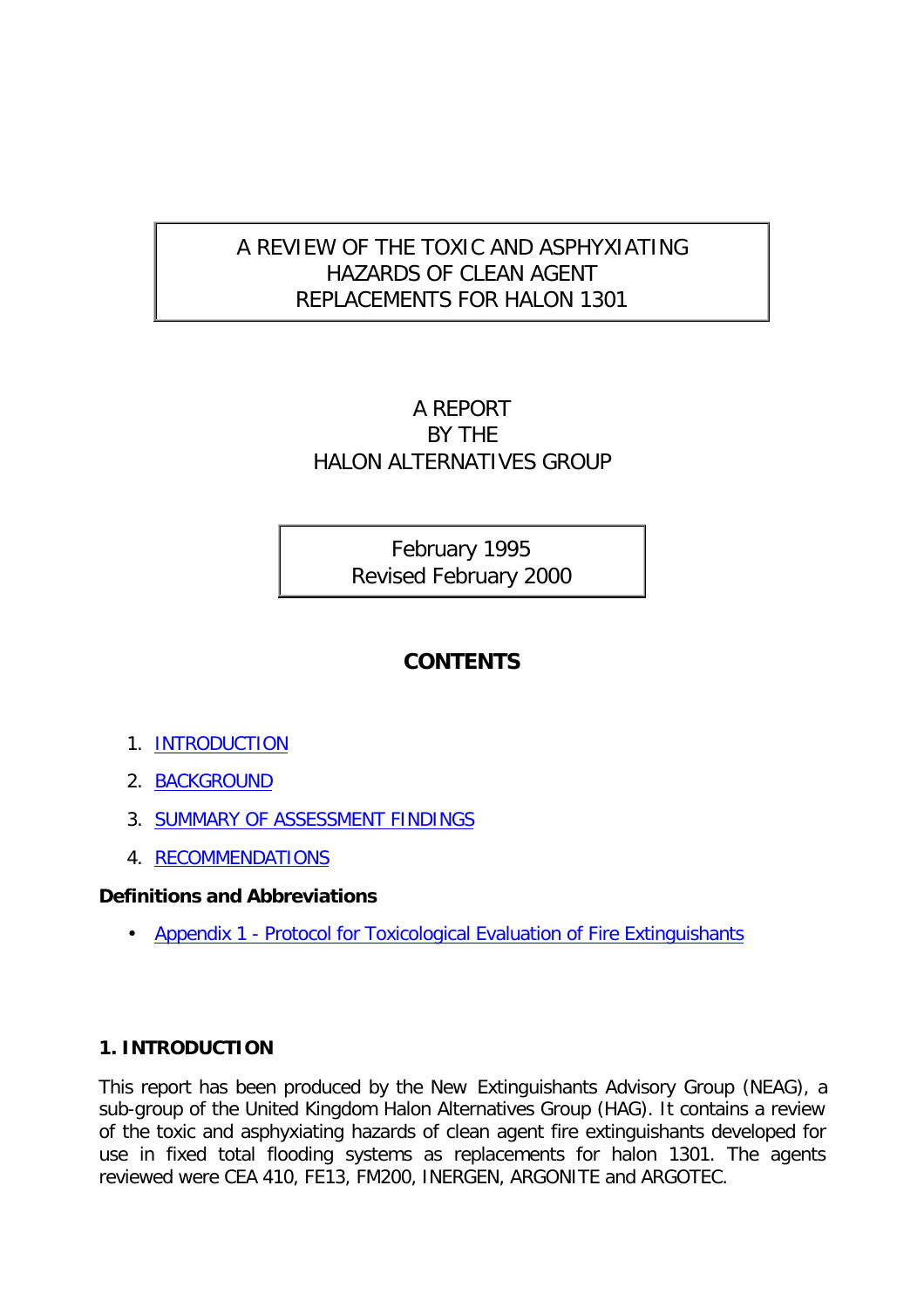Guidance on the toxic and asphyxiating hazards of halon 1301 and the safe operation of halon 1301 systems was issued by the Health and Safety Executive (HSE) in the form of Guidance Note GS16<sup>f</sup>. This did not apply to the clean agents referred to above. Partly as a consequence of this, NEAG was tasked with reviewing a new American standard covering systems using clean agents, NFPA 2001. Among other things, NFPA 2001 contains requirements relating to their safe operation. The Standard's criteria are based largely, although not exclusively, on one specific toxic end-point the agents potential for cardiac sensitisation. For the majority of the agents covered by the standard, this is deemed to be the most likely toxic end point to produce the first adverse toxicological effect.

Owing to the apparent emphasis on cardiac sensitisation, NEAG had reservations about endorsing the adoption of these criteria in the UK. As a consequence, it recommended to HAG that a study be undertaken to assess the range of possible effects on human health of these new gaseous fire extinguishing agents. This report contains the findings of that study. It involved critical evaluation of the available toxicity data supplied by manufacturers\* of the agents. As such, it is analogous to the assessment of halon 1301 undertaken by HSE in the early 1980s.

The assessment of the new agents was undertaken on behalf of HAG by a tripartite group of government and industry toxicologists and a respiratory physiologist. One organisation was sponsored by the manufacturers. The experts were required to assess the new agents against a protocol prepared for NEAG by HSE. This is reproduced as Appendix 1 to this report.

Further background information on the assessment process, the safe operation of gaseous fire extinguishing systems, and the replacements considered in this review is provided in Section 2 of this report. A brief summary of the findings of the experts is presented in Section 3. These findings were used by NEAG to establish a consensus opinion on the safe use criteria to be applied to the new agents. The recommendations that follow from this are outlined in Section 4.

\_\_\_\_\_\_\_\_\_\_\_\_\_\_\_\_\_\_\_\_\_\_\_\_\_\_\_\_

This report does NOT address the following:

- a. the suitability and effectiveness of the agents in extinguishing fires
- b. health hazards posed by the storage, handling and use of clean agents at elevated pressures, whether as a liquid, gas or vapour.

Although not considered in detail, the following hazards have, to some extent, been taken into account in formulating the recommendations made in this report:

- a. the toxic hazards posed by any decomposition products formed when a clean agent is in contact with flames or a hot surface
- b. the toxic/asphyxiating hazards posed by combustion products from the fire and

<sup>&</sup>lt;sup>f</sup> GS 16 has been withdrawn.

<sup>\*</sup>The term *manufacturer* is used in this report to also denote a distributor, who may for example have patent or agency rights, and is therefore responsible for introducing the product into the UK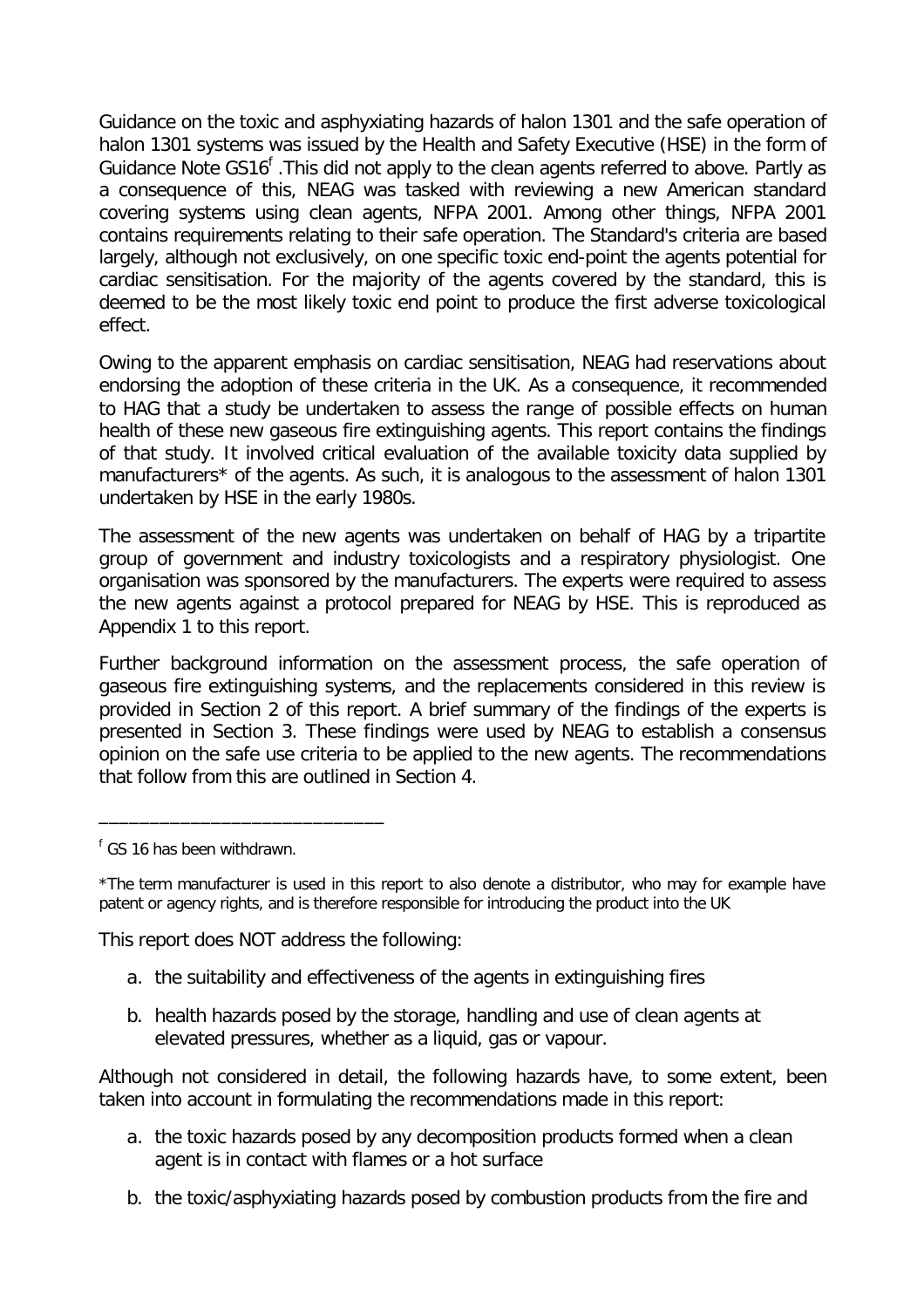any synergism with either:

- i. the neat agent
- ii. decomposition products.

The report does not address the environmental implications of using clean agents. Further guidance on this can be found in the *DTI Booklet Fire Fighting - Halon Phase Out: Advice on Alternatives and Guidelines for Users.*

NEAG does not purport to be an authority on the toxicological or physiological effects of chemicals on humans, although expert advice has been sought in formulating the recommendations made in this report. Nevertheless, the information upon which this review was based was supplied by others, namely the manufacturers of the agents. NEAG accepts no liability whatsoever for the accuracy of that information or any errors or omissions in the data supplied.

The chairpersons and members of HAG and its sub-group NEAG, in furnishing or distributing the information contained herein, do not make any warranty or representation, either express or implied, with respect to its accuracy, completeness, or utility; nor do the chairpersons of HAG and NEAG assume any liability of any kind whatsoever resulting from the use of, or reliance upon, any information contained herein.

# **2. BACKGROUND**

Halons contribute to depletion of the ozone layer and, under the terms of the Montreal Protocol, production of halons was required to cease from the 1<sup>st</sup> January 1994. In view of this situation, there has been a great deal of activity by chemical manufacturers and fire equipment suppliers to develop replacement gaseous agents that are effective, clean, non-conducting and of low toxicity. These replacement agents are either other halocarbons or inert gases.

Custom and practice on the safe operation of systems utilising gaseous agents has evolved over a number of years and is largely dependent on the toxic risk of the agent. For most applications, precautions are required to permit people to escape before a discharge. These may include a time delay before discharge, a pre-discharge audible warning and facility to hold-off a discharge if more time is needed to escape. It is extremely rare for people to have to remain in an area during a gas discharge (some military applications are the exception). Exposure under other circumstances is likely to be inadvertent e.g. from a failure to escape before discharge commences or because of an unannounced accidental discharge. Such occurrences are, on the basis of current experience, rare.

NEAG considers that exposure to gaseous fire extinguishing agents should be avoided and that all personnel should evacuate the area before discharge. However, for a limited number of specialist applications there may be a need for people to remain inside the protected area during or after a discharge. These applications are outside the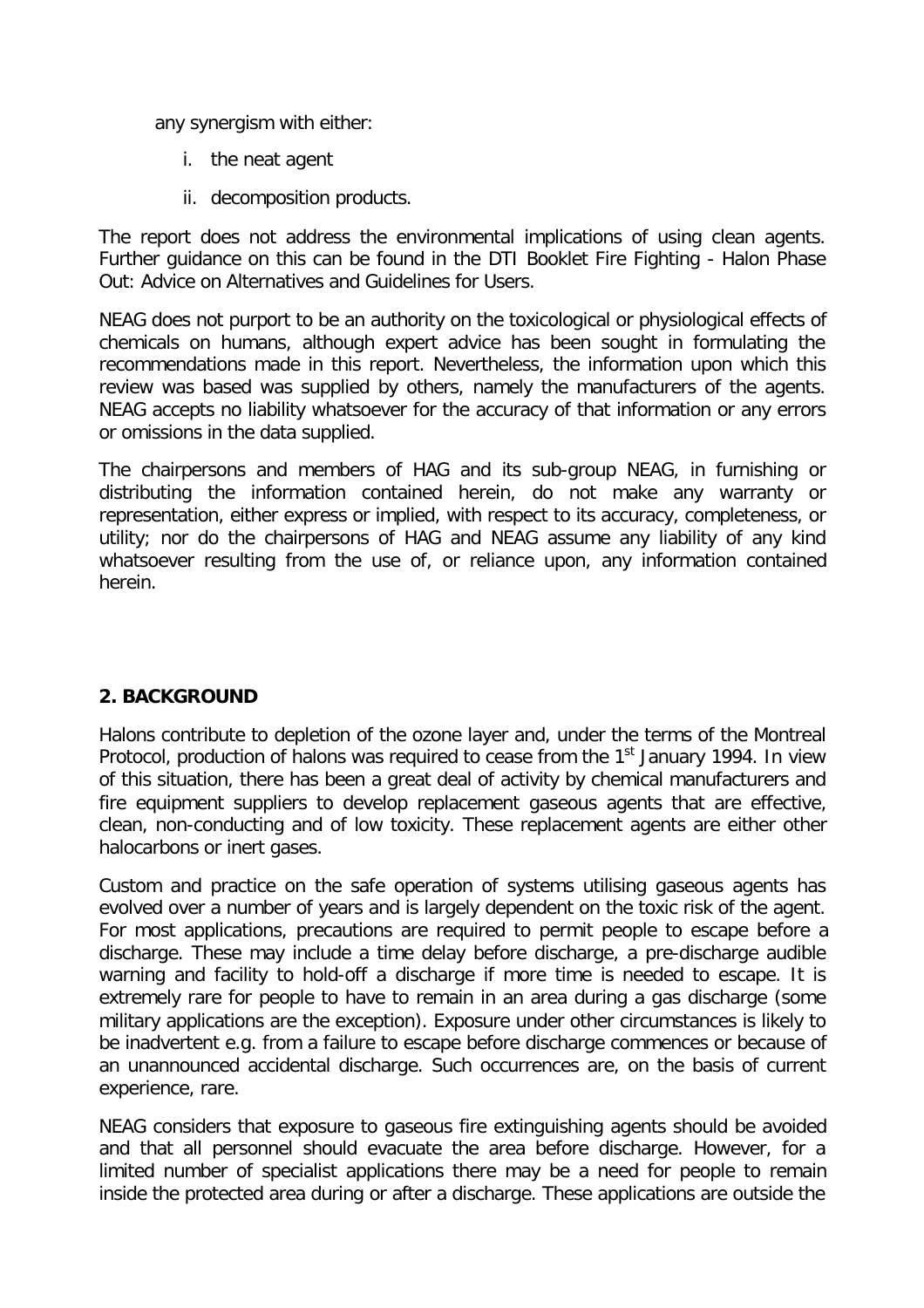scope of this report and are therefore not addressed.

Gaseous agents extinguish flames by a combination of mechanisms and this affects the concentrations required. They either reduce the oxygen level to a point that will no longer support flaming combustion (inert gases) or chemically interfere with the combustion process (halocarbons). Additionally, both classes of agent remove heat from the flame

Inert gas agents consist of either argon, or blends or argon and nitrogen, and one makes use of the addition of a low concentration of carbon dioxide  $(CO<sub>2</sub>)$  to enhance respiration. They extinguish flaming fires by reducing the level of oxygen in the room typically to below 15%. To achieve this, a design concentration of the extinguishing agent equivalent to 35% of the room volume is normally required. For these agents, the bulk of the assessment by the three experts related to the risks posed by the oxygen deficient atmospheres.

Carbon dioxide, which has traditionally been used in fixed systems, also extinguishes fires by the same mechanism as the inert gas agents. However,  $CO<sub>2</sub>$  differs from inert gases in that it is toxic. The concentration needed to extinguish a fire will generate a hazardous atmosphere and may kill people if they remain in the protected space after discharge.

Halocarbon agents are more efficient at extinguishing flaming combustion than inert gases. They require a design concentration of between 5-20%. For these agents, the risks arise either from the inherent toxicity of the agent itself or from a reduction in the oxygen level.

The benchmark in the UK has been set by halon 1301 and, because of its low toxicity, it has been acceptable to use halon 1301 systems on automatic control to protect occupied areas provided that the concentration after discharge does not exceed 6%. This was based on good evidence from human exposure studies that halon 1301 concentrations above 10% produce significant CNS disturbances and cardiac effects. The restriction on automatic use to concentrations of 6% or less reflected these concerns. It was therefore an objective of the assessment to compare the toxic and asphyxiating hazards of the clean agent replacements with halon 1301, and to establish at what concentration the use of each of these agents is likely to be as safe as the use of halon 1301 at 6%.

The assessment process involved the submission, in confidence, of data relating to each of the toxic end points covered by the protocol. It was intended that all the experts should receive identical data sets. The manufacturers were requested to supply data that were already available and, as such, they were not required to undertake any new test work as part of this assessment.

In assessing the data, the experts were requested to:

- comment on how well the end points defined in the protocol had been evaluated
- where appropriate, provide the NOAEL and LOAEL values for each end point
- comment on the margin of safety in the agent's extinguishing design concentration and provide recommendations on acceptable safe use exposure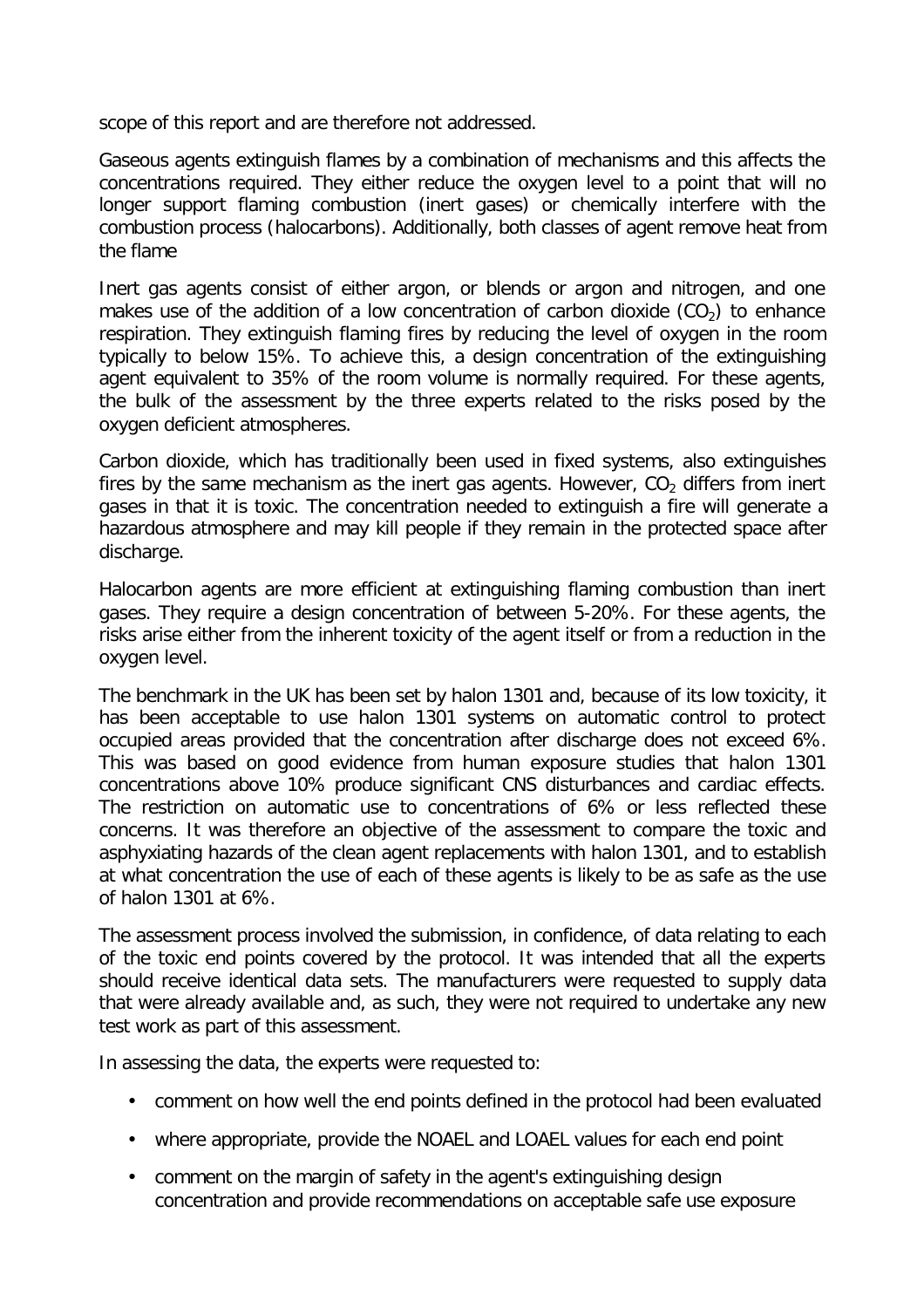levels with reference to the benchmark set by halon 1301.

Reports were exchanged between the experts and a jointly agreed summary report was prepared for each agent. The wording of each of the summaries was agreed with the relevant manufacturer. The summary reports were then presented to NEAG and have formed the basis of the conclusions drawn, and recommendations made, in this report.

Six clean agent replacements for halon1301 were assessed. The agents and their manufacturers are as follows:

| Agent                  |             | <b>Trade Name</b> | <b>Manufacturer</b>          |
|------------------------|-------------|-------------------|------------------------------|
| Perfluorobutane        |             | <b>CEA 410</b>    | 3M United Kingdom plc        |
| HFC <sub>23</sub>      | <b>FE13</b> |                   | Du Pont (UK) Ltd             |
| (trifluoromethane)     |             |                   |                              |
| <b>HFC 227ea</b>       |             | <b>FM200</b>      | <b>Great Lakes Chemical</b>  |
| (heptafluoropropane)   |             |                   | (Europe) Ltd                 |
| Blend of               |             | <b>INERGEN</b>    | Wormald Ansul (UK) Ltd       |
| 52% Nitrogen           |             |                   | ADT Fire & Security Ltd      |
| 40% Argon and 8% $CO2$ |             |                   |                              |
| Blend of 50% Nitrogen  |             | <b>ARGONITE</b>   | Ginge Kerr Ltd               |
| and 50% Argon          |             |                   |                              |
| 100% Argon             |             | ARGOTEC           | Preussag Fire Protection Ltd |

The typical design concentrations quoted in this report are those provided by the manufacturers. It was not possible within the timescale of the assessment and with the data available, to validate these concentrations.

### **3. SUMMARY OF ASSESSMENT FINDINGS**

### **Inert Gases**

The data submitted by each of the three inert gas manufacturers mainly comprised expert reviews and opinion on the expected physiological effects of inhalation of a mixture of air with the various compositions of argon, nitrogen and  $CO<sub>2</sub>$ .

NEAG concurred with the experts' view that the inert gas agents and the halocarbon agents should be considered differently with regard to the hazards they pose. Argon and nitrogen, at atmospheric pressure, in the absence of hypoxia are inert, and  $CO<sub>2</sub>$  has well known physiological effects. It was not considered appropriate to compare the data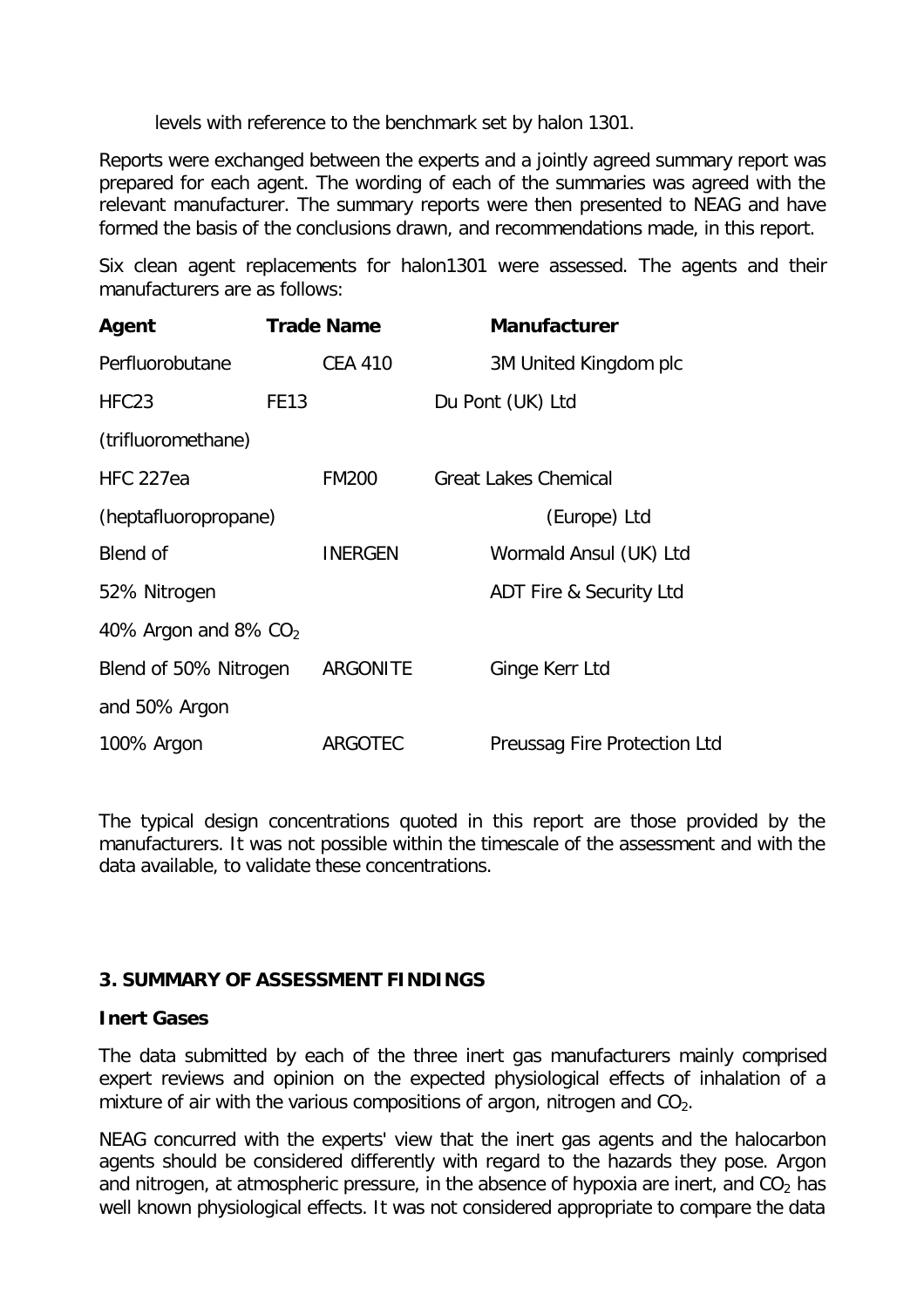on the inert gases directly with the available toxicity data available on halon 1301.

It was concluded that people should not suffer adverse effects, due to hypoxia, provided that the following criteria are adhered to:

- the oxygen concentration must not fall below 10% at any time whilst people are present
- at oxygen concentrations between 12% and 10%, exposure should not exceed 1 minute
- at oxygen concentrations between 12% and 15%, exposure should not exceed 10 minutes.

In recognition of the presence of the  $CO<sub>2</sub>$  in one agent, and the beneficial effects of an increased inspired  $CO<sub>2</sub>$  concentration on blood oxygenation and cerebral blood flow, the criteria that should be adhered to in the case of this agent are different and are as follows:

- the oxygen concentration must not fall below 10% at any time whilst people are present.
- at oxygen concentrations between 12% and 10%, exposure should not exceed 2 minutes
- at oxygen concentrations between 12% 15%, exposure should not exceed 20 minutes
- final  $CO<sub>2</sub>$  levels should be between 2.5% and 5%.

In a non-fire situation, NEAG was clear that there was an advantage in adding  $CO<sub>2</sub>$  to the inert gas mixture. Although detailed evaluation of the likely hazards of any decomposition products or products of combustion was outside the scope of the assessment, the implications of the presence of  $CO<sub>2</sub>$  in a fire situation were considered. It should be noted that, in a fire situation, the elevated  $CO<sub>2</sub>$  level will help to maintain normal cognitive function, due to positive effects on blood oxygen saturation and cerebral blood flow and hence should assist in the egress from the room. However, the induced increase in ventilation and possible reduction in breath-hold time, **may** enhance the uptake by the body of toxic materials from the fire. The relative importance of these two factors is difficult to predict and will depend on the particular situation.

See 4. Recommendations

# **Halocarbons**

For the halocarbon agents, direct comparison of the toxicological properties of the agent with halon 1301 was attempted. This was not always achievable owing to inadequacies in the content and quality of the data submissions from the manufacturers. Where the data available were incomplete, or not seen by all the experts, it was necessary to make a judgement from summary data. While this does not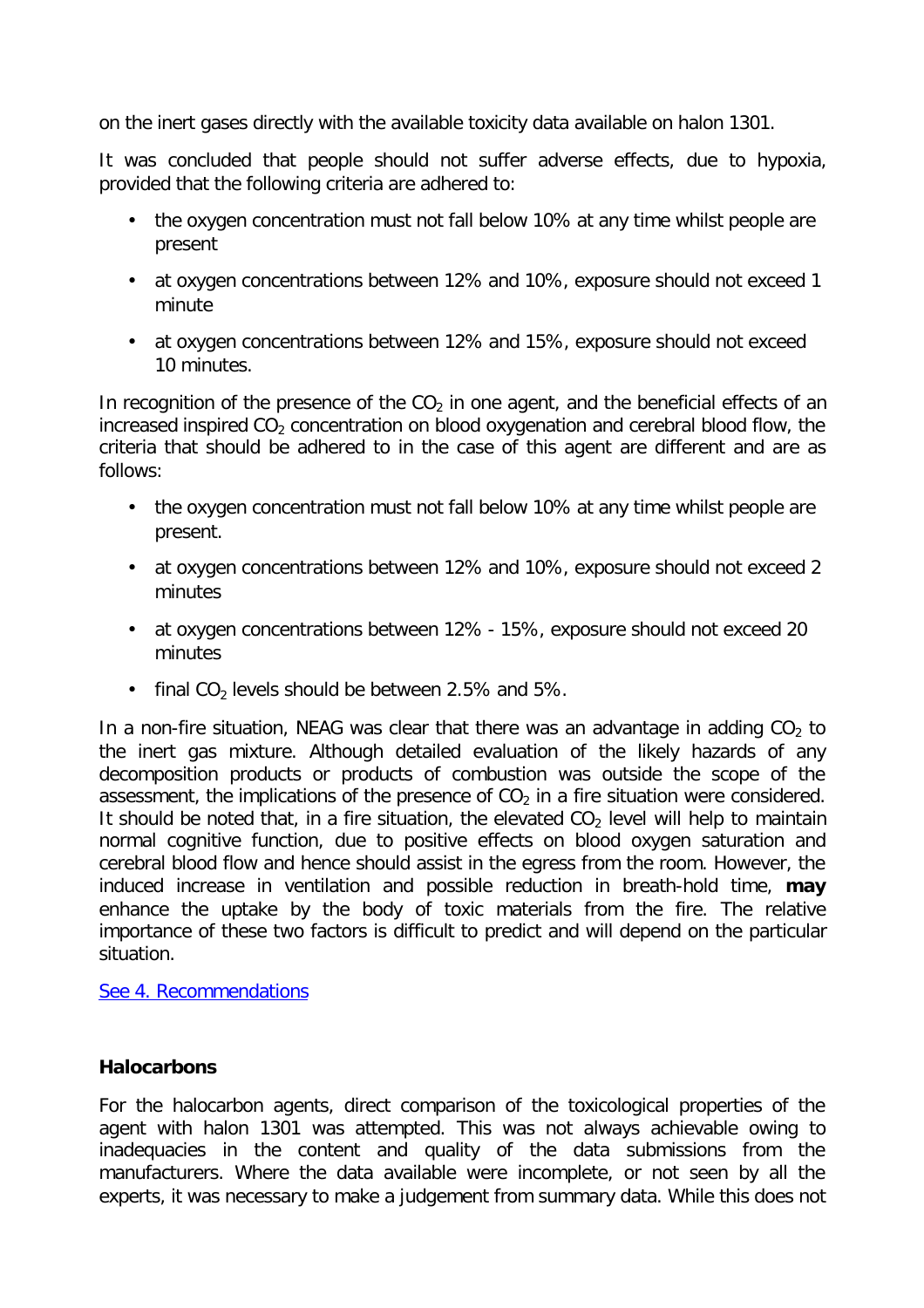necessarily imply any particular concern for these substances, the data has not therefore been assessed in as great detail as the data for the other halocarbon.

The three halocarbon agents were assessed against the six toxic end points in the protocol and, where the information was available, the "no effect" levels were identified. These are presented in Table 1.

For FE13, the limiting toxic effect was considered most likely to be hypoxia due to oxygen deficiency at high use concentrations.

For CEA 410, the limiting effect was again considered to be hypoxia due to oxygen deficiency at high use concentrations.

For FM200, the critical effect was that of cardiac sensitisation, and the limit of 9% was established from the studies provided.

The toxicological assessment of the halocarbons has not addressed the potential for exposure to the decomposition products of these agents. See 4. Recommendations

# **TABLE 1 COMPARISON OF HALOCARBON AGENTS WITH HALON 1301**

| <b>AGENT</b>      | <b>TYPICAL</b><br><b>USE</b><br><b>CONCENTR</b><br><b>ATION</b> | <b>ACUTE EFFECTS</b><br>LC50 (4HR) | CNS EFFECTS                                                                                                                    | CARDIAC<br>SENSITISATION                   | <b>RESPIRATOI</b><br><b>SENSITISATI</b> |
|-------------------|-----------------------------------------------------------------|------------------------------------|--------------------------------------------------------------------------------------------------------------------------------|--------------------------------------------|-----------------------------------------|
| <b>HALON 1301</b> | 5%                                                              | $>80\%$ @20% 02                    | <b>HUMAN: 1%-7%</b><br>MILD EFFECT >10%<br>SIGNIFICANT<br><b>EFFECT</b><br><b>DOGS &amp; PRIMATES:</b><br>MILD EFFECT @<br>20% | DOG:<br>NOAEL 5%<br>LOAEL 7.5%<br>EC50 20% | NOT TESTED                              |
| <b>CEA 410</b>    | 6.25%                                                           | $>80\%$ @ 20% 02                   | DOG:<br>NO EFFECT @ 40%<br>RAT:<br>NO EFFECT @ 79% -<br>$20\% O_2$                                                             | DOG: NO EFFECT<br>@40%                     | NOT TESTED                              |
| <b>FE13</b>       | 16%                                                             | $>66\%$ (4)                        | HUMAN:<br>NOAEL 30%<br>LOAEL 40% (2)<br>RATS: MILD                                                                             | DOG: NO EFFECT<br>@50%                     | NOT TESTED                              |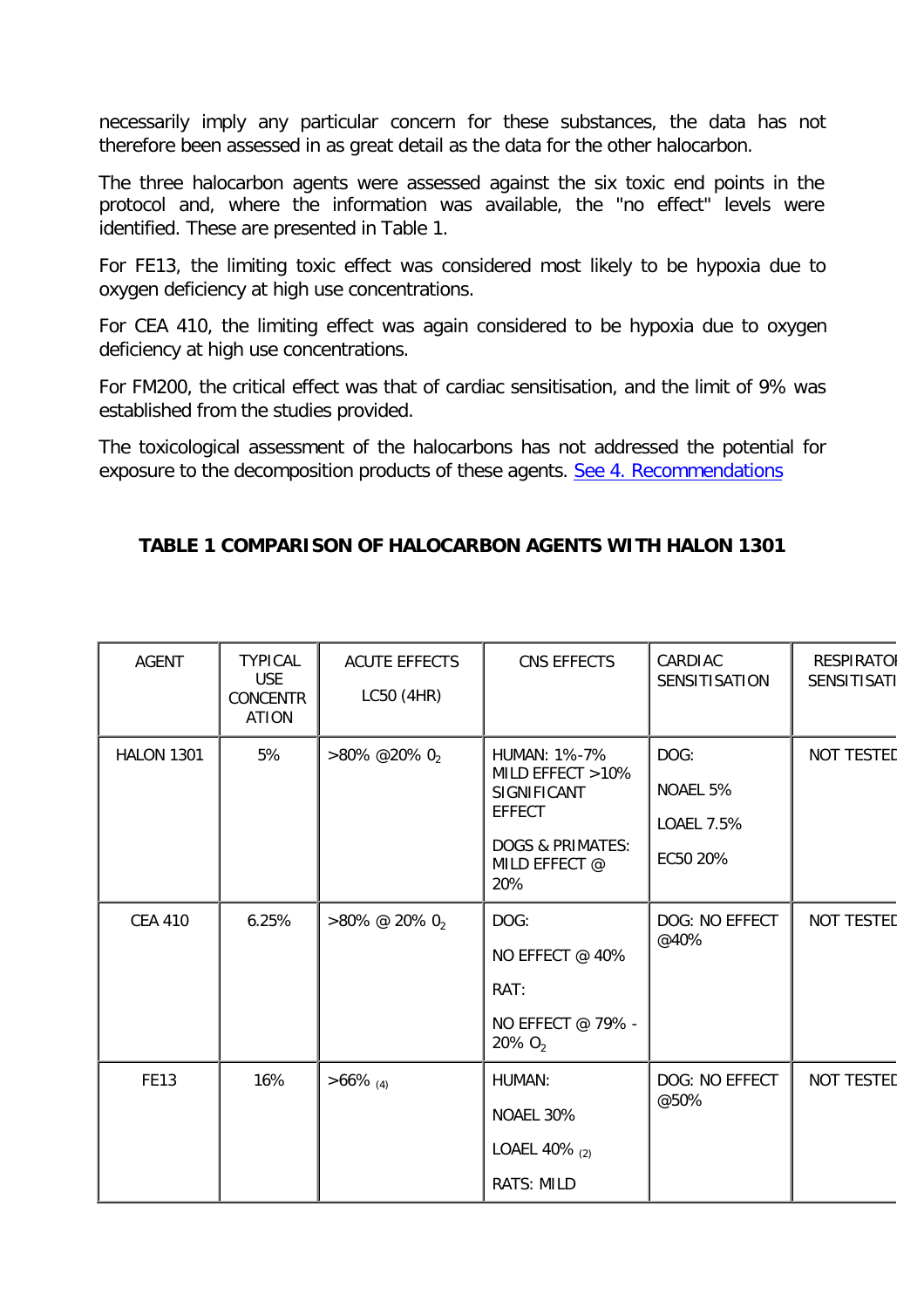|              |    |                              | EFFECT @19% $_{(2)}$ |                  |                   |
|--------------|----|------------------------------|----------------------|------------------|-------------------|
| <b>FM200</b> | 7% | $>80\%$ @ 20% O <sub>2</sub> | DOG:                 | DOG: NOAEL 9%    | <b>NOT TESTED</b> |
|              |    |                              | NO EFFECT @ 15%      | LOAEL            |                   |
|              |    |                              | MILD EFFECT @        | 10% - 10.5%      |                   |
|              |    |                              | 30%                  | $EC_{50}$ 14-30% |                   |

- $_{(1)}$  This effect is not considered of significance for this agent
- $(2)$  Information obtained from abstract. Full report was not available at time of assessment
- $(3)$  Manufacturer does not consider this end-point to be of concern
- $(4)$  Insufficient detail provided to know if the atmosphere at 66% was O<sub>2</sub> enriched

# **4. RECOMMENDATIONS**

Following consideration of the findings from the experts, NEAG sought to establish a consensus view on safe use criteria for the clean agent replacements covered by the assessment. Account was taken of the benchmark set by halon 1301. In particular, it was considered appropriate to attempt to establish the concentrations above which it would be necessary to impose engineering controls to prevent automatic operation of a system while people are present, which, for halon 1301, is 6%. These concentrations are presented in Table 2. For comparison, the typical design concentrations provided by the manufacturers are also included.

It is important to emphasise that the safe use criteria established by NEAG were based on the understanding that only short term (i.e. a few minutes) inadvertent exposure to an agent is likely. They do not apply where deliberate or longer term exposure is either intended or likely. Any such situation would need to be justified by a formal risk assessment, and it is likely that safety equipment such as breathing apparatus would need to be readily available.

The need for a gaseous extinguishing system to be on automatic control while people are present should be considered as part of a risk assessment when specifying/designing a system.

Although Table 2 recommends the maximum concentrations for systems to be on automatic control while people are present, the amount used should be the minimum necessary to extinguish the fire effectively.

The effect of toxic and corrosive products resulting from the breakdown of extinguishing gases within the flames, and from the fire itself, are not considered in this report. The concentration of toxic products from the fire depends, among other things, upon the duration of burning which, because of their longer discharge times, will generally be longer with the inert gases than with the halocarbons. The inert gases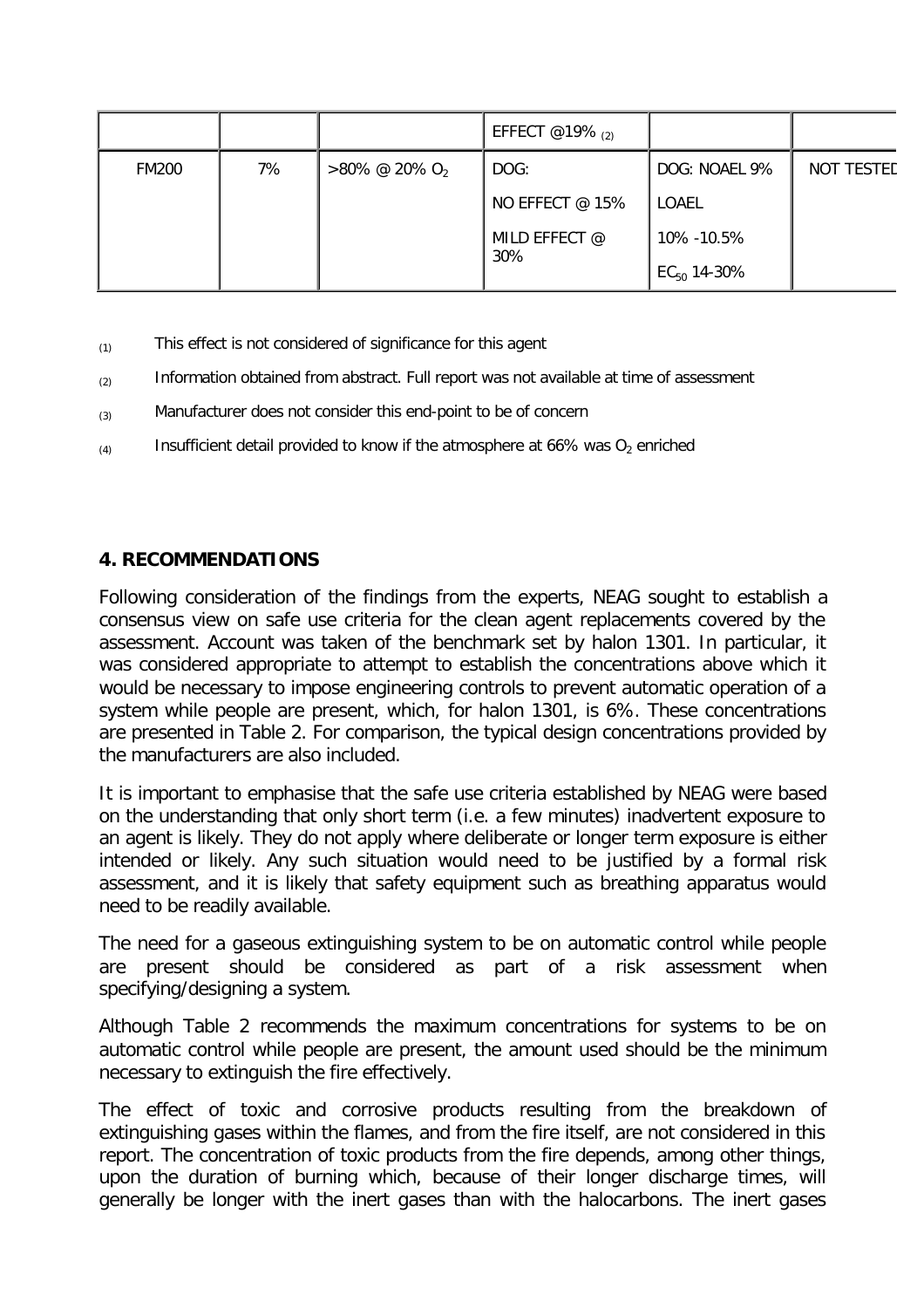themselves will not add to the concentration of toxic products. The application of the halocarbons to flames results in the production of toxic breakdown products, mainly hydrogen fluoride, which is highly toxic and corrosive. The short discharge times and rapid fire control achieved by these agents should minimise the quantity of toxic products produced which, however, will still be likely to be greater than would be the case with halon 1301.

Although engineering standards for clean agent systems have not yet been produced in the UK, it is considered that the engineering controls and safety precautions stipulated for halon 1301 systems should apply to clean agent replacements. For example, clean agent systems should incorporate:

- a pre-discharge time delay sufficient to allow escape prior to a discharge
- warning signs, status indicator lamps, hold switches and a means of isolation to permit maintenance to be carried out safely
- It should be possible to exit the protected area without the use of a key should there be a need to overcome locking mechanisms.

Where it is required to lock the system off, a changeover device to set the system from `automatic/manual' to `manual only' mode should be provided. Changeover should preferably be achieved automatically on entry, e.g. by means of door interlocks.

# **TABLE 2A - SAFE USE CRITERIA FOR HALOCARBON REPLACEMENTS FOR HALON 1301**

| <b>AGENT</b>   | <b>TYPICAL DESIGN</b><br>CONCENTRATION | <b>MAXIMUM RECOMMENDED</b><br><b>CONCENTRATION FOR SYSTEMS</b><br>ON AUTOMATIC CONTROL FOR<br><b>OCCUPIED AREAS</b> |
|----------------|----------------------------------------|---------------------------------------------------------------------------------------------------------------------|
| HALON 1301 (6) | 5%                                     | $6\%$ (5)                                                                                                           |
| <b>CEA 410</b> | 6.25%                                  | 29%                                                                                                                 |
| $(1)$ & $(4)$  |                                        |                                                                                                                     |
| <b>FE13</b>    | 18%                                    | $23\%(2)$                                                                                                           |
| $(3)$ & $(4)$  |                                        |                                                                                                                     |
| <b>FM200</b>   | 7%                                     | 9%                                                                                                                  |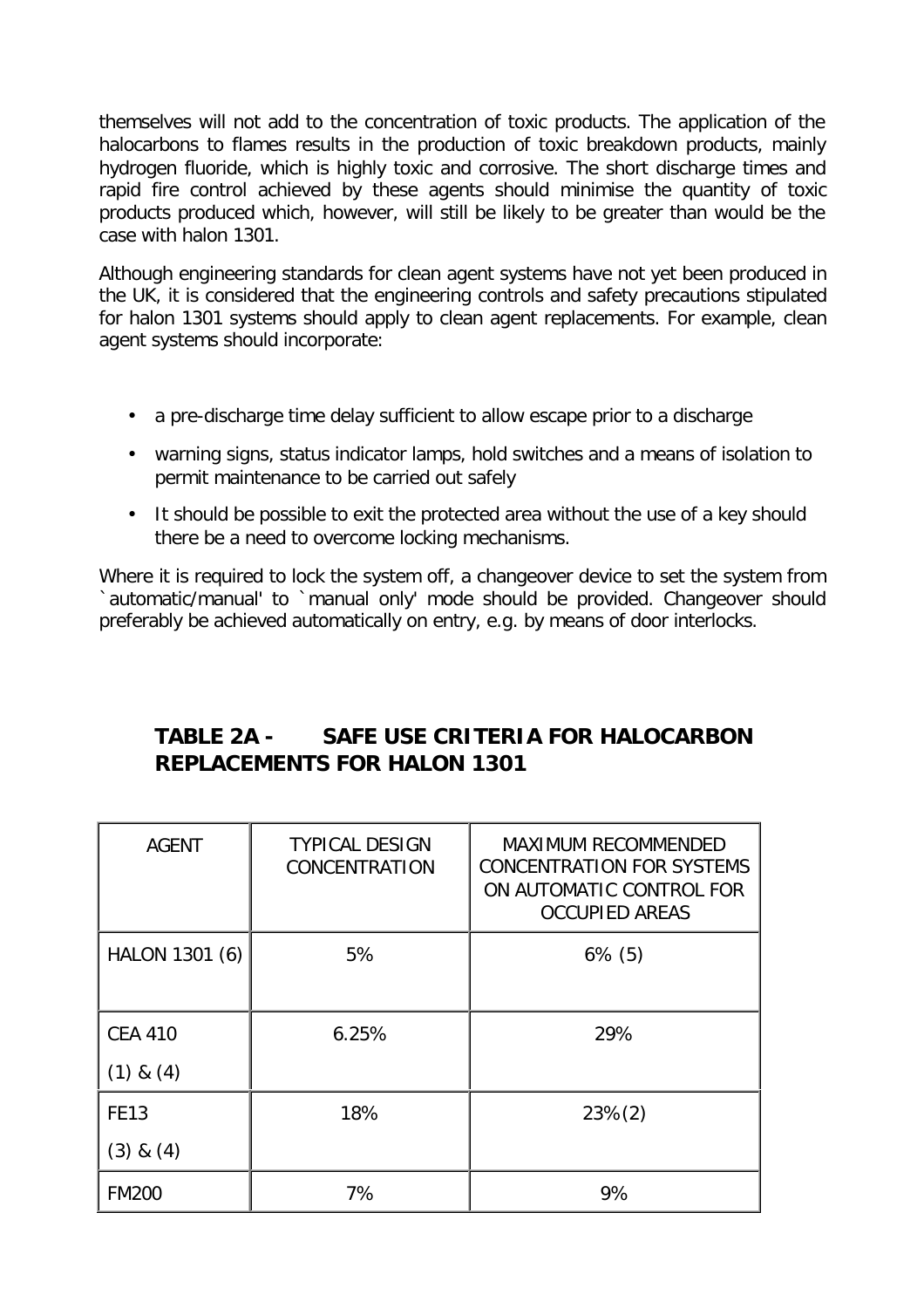- 1. Full Data Only Supplied To One Expert
- 2. This figure was raised from 17% as originally reported following further Evaluation of data by two of the original three toxicologists
- 3. Data available for review consisted only of copies of correspondence and Data sheets. No full reports other than that for cardiac sensitisation Potential were available for review
- 4. No data available on developmental toxicity
- 5. Special high risk applications eg inerting for explosion suppression may Require use of higher concentrations in occupied areas
- (6) For comparison

# **TABLE 2B - SAFE USE CRITERIA FOR INERT GAS REPLACEMENTS FOR HALON 1301**

| <b>AGENT</b>    | <b>TYPICAL DESIGN</b><br>CONCENTRATION                                   | <b>MINIMUM RECOMMENDED</b><br><b>OXYGEN CONCENTRATION FOR</b><br><b>SYSTEMS ON AUTOMATIC</b><br>CONTROL FOR OCCUPIED<br><b>AREAS</b> |
|-----------------|--------------------------------------------------------------------------|--------------------------------------------------------------------------------------------------------------------------------------|
| <b>ARGOTEC</b>  | <b>DESIGN</b><br><b>CONCENTRATION OF</b><br>37.5% - 40%                  |                                                                                                                                      |
| <b>ARGONITE</b> | EQUIVALENT TO A<br><b>FLOODING FACTOR</b><br>$47\% - 51\% (4)$           | SHOULD NOT BE BELOW 12%<br>UNLESS THE ROOM CAN BE                                                                                    |
|                 | RESULTING IN A 02<br>CONCENTRATION<br>BETWEEN 13.1-12.6%                 | EVACUATED IN 60 SECONDS (3)                                                                                                          |
|                 | IN THE CASE OF<br>INERGEN, A $CO2$<br>CONCENTRATION<br>BETWEEN 3% - 3.2% | O <sub>2</sub> MUST NOT BE BELOW 10%                                                                                                 |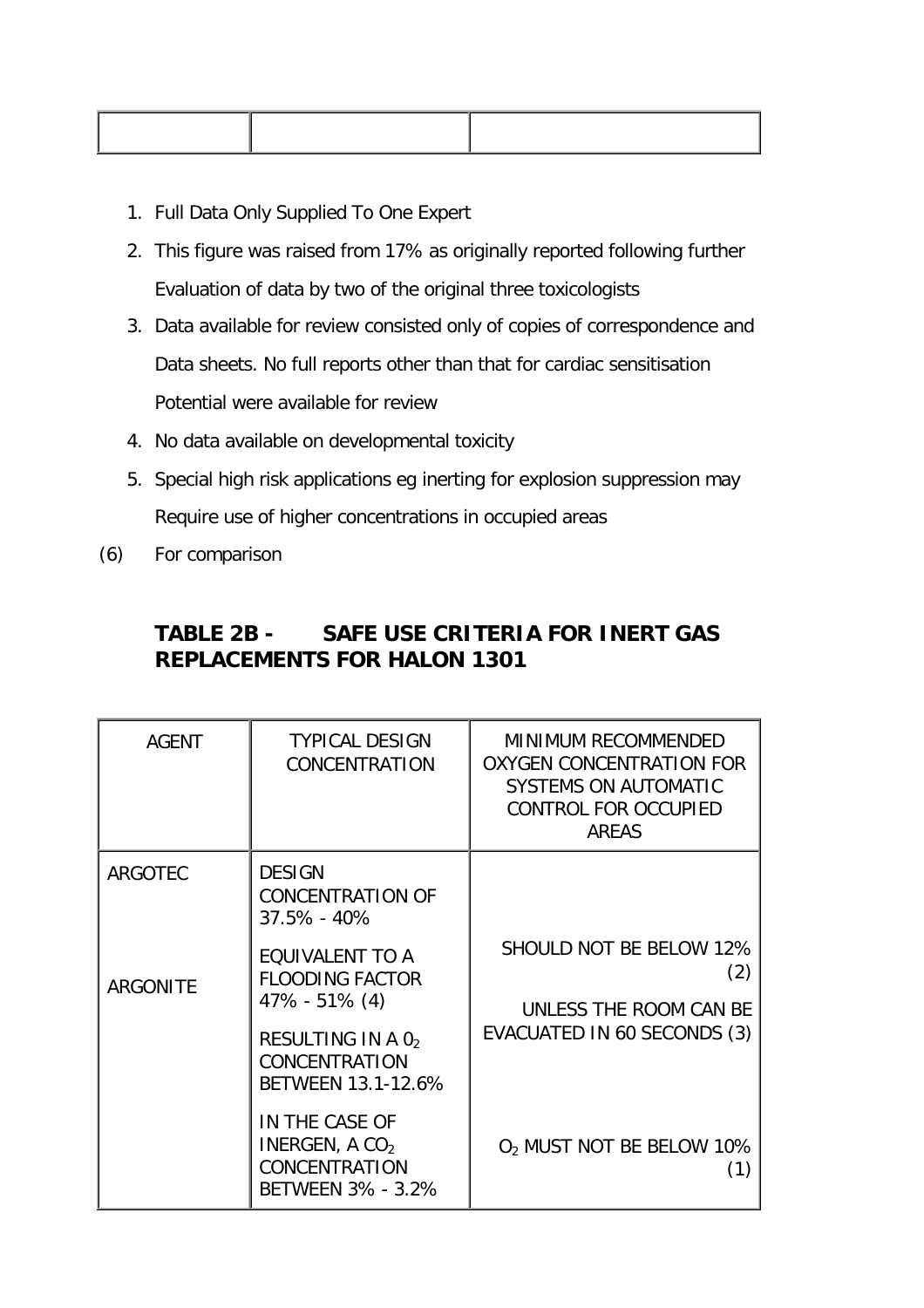| INERGEN (5) |  |
|-------------|--|
|             |  |

- (1) Equivalent to a flooding factor of 74% and a design concentration of 52%
- (2) Equivalent to a flooding factor of 56% and a design concentration of 43%
- (3) 120 seconds in the case of INERGEN
- (4) The flooding factor is the amount of gas going into a room during the discharge.

The resulting concentration of agent is the design concentration

(5) The resultant  $CO<sub>2</sub>$  concentration must be between 2.5% - 5%

It is again emphasised that all occupants should evacuate the protected area immediately on hearing the alarm, and they should be actively discouraged from remaining in, or returning to, the protected area when gas is present. Areas must be certified as safe before re-entry is permitted.

Care should be taken to ensure that people with known medical problems, such as overt cardio-respiratory disease, should not be exposed to oxygen deficient atmospheres or atmospheres containing any fire fighting agent that would put them at risk.

### **Definitions and Abbreviations**

- **Ames Test** A bacterial test to investigate the potential of a substance to cause genetic damage. In theory, such damage could lead to cancer.
- **Cardiac Sensitisation** Increased response or sensitivity of the heart to the stimulant effect of adrenaline circulating in the body. Sensitisation could lead to irregularities in the heartbeat which could potentially be life-threatening in extreme cases.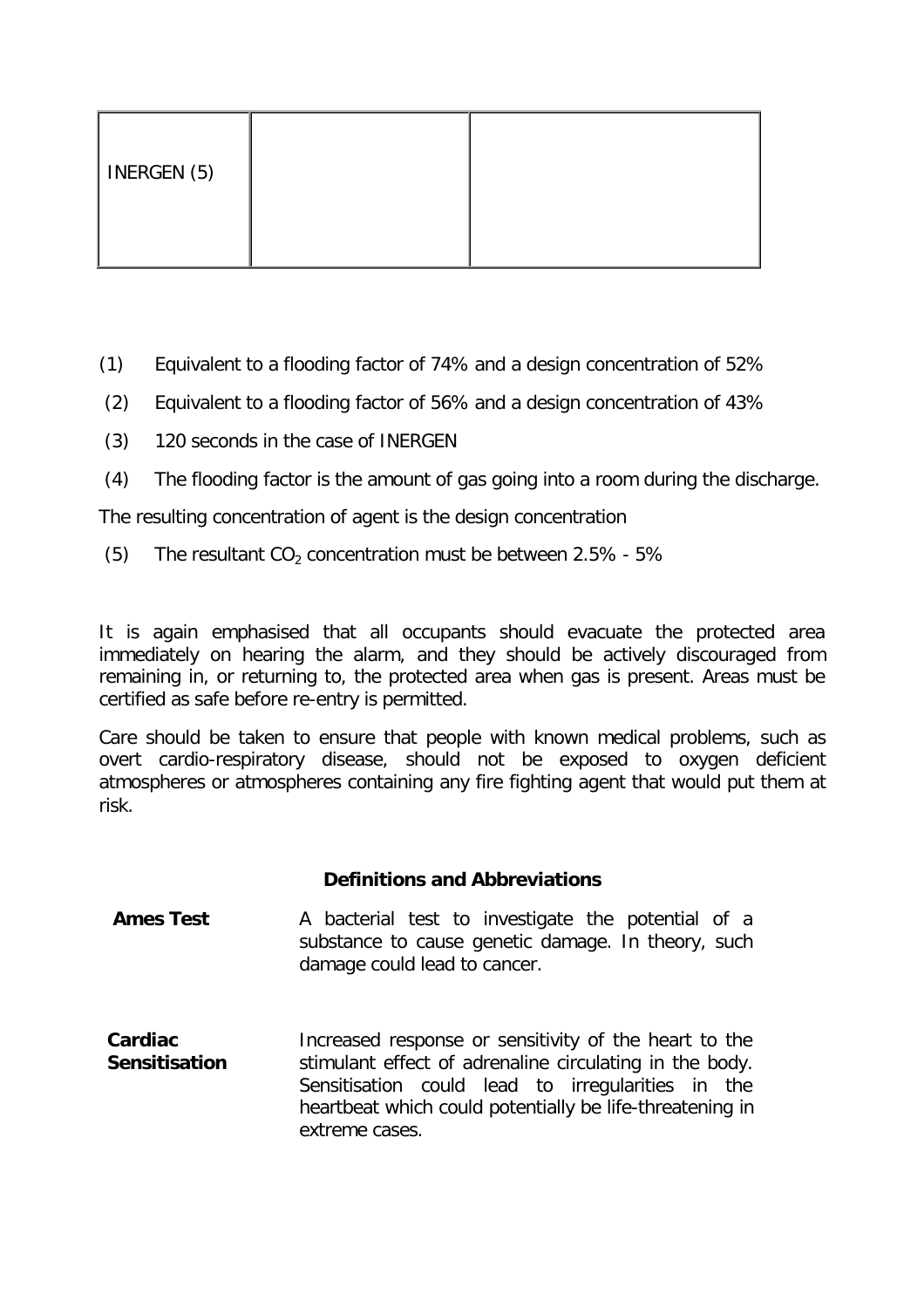| <b>CNS</b>       | Central Nervous System                                                                                                                                                                        |
|------------------|-----------------------------------------------------------------------------------------------------------------------------------------------------------------------------------------------|
| CO <sub>2</sub>  | Carbon dioxide                                                                                                                                                                                |
| <b>EC50</b>      | Effective Concentration 50 (the concentration at which<br>50% of the animals would show a positive effect)                                                                                    |
| <b>EPA</b>       | United States Environmental Protection Agency                                                                                                                                                 |
| <b>GS16</b>      | Gaseous Fire Extinguishing Systems: Precautions for<br>Toxic and Asphyxiating Hazards (HSE publication)                                                                                       |
| <b>HAG</b>       | <b>Halon Alternatives Group</b>                                                                                                                                                               |
| <b>HSE</b>       | Health & Safety Executive                                                                                                                                                                     |
| <b>IVC</b>       | (Invitro cytogenetic test) using isolated/cultured<br>mammalian cells to investigate the potential of a<br>substance to cause genetic damage. In theory, such<br>damage could lead to cancer. |
| <b>LOAL</b>      | Lowest Observed Adverse Effect Level                                                                                                                                                          |
| <b>NEAG</b>      | New Extinguishants Advisory Group (Also known as<br>Sub-Group B)                                                                                                                              |
| <b>NFPA 2001</b> | Standard on Clean Agent Fire Extinguishing Systems<br>1994 Edition.                                                                                                                           |
| <b>NOAEL</b>     | No observed Adverse Effect Level                                                                                                                                                              |
| <b>SNAP</b>      | <b>Significant New Alternatives Policy</b>                                                                                                                                                    |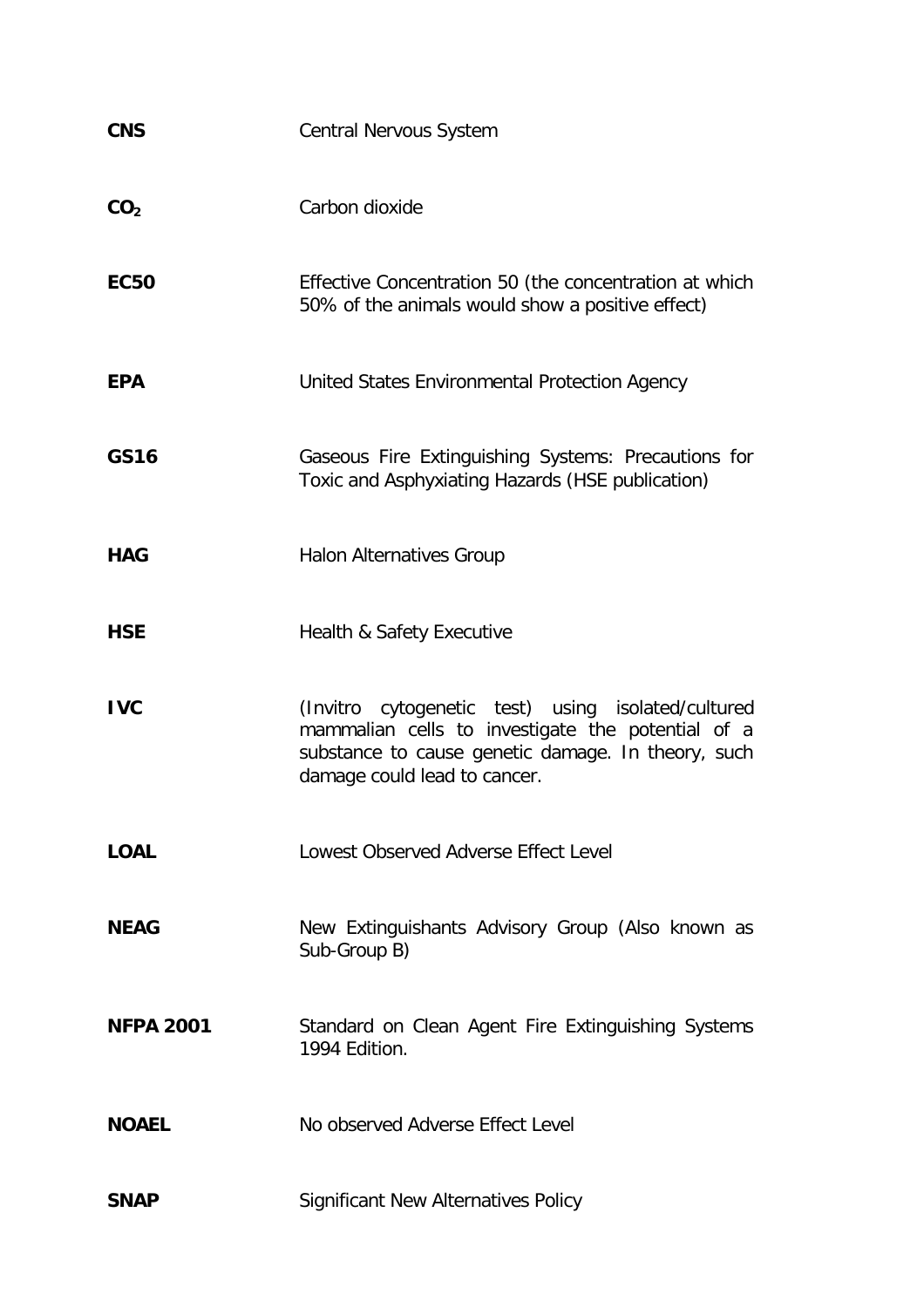(USA - EPA)

# **APPENDIX 1 - PROTOCOL FOR TOXICOLOGICAL**

# **EVALUATION OF FIRE EXTINGUISHANTS**

The use of halon 1301 is being phased out as a result of the implementation of the Montreal Protocol on substances that deplete the ozone layer. However, a number of other agents are being put forward as replacements. For each agent there is obvious potential for human exposure and the agents may be in use for many years into the future. Hence, before the extinguishants are used, an assessment must be made of their potential health effects. At first sight, the attached protocol may seem lengthy and onerous but it is intended to ensure that the health effects that may cause concern under the likely conditions of use are identified so that the appropriate action, if any, may be taken.

The test battery proposed for the toxicological evaluation of halon replacement agents is intended to cover those end points which are of concern in relation to the types of human exposure anticipated. The exposure scenarios which are anticipated are:

- a single short duration (10 minute) exposure in the event of a fire or accidental release of the agent
- a single long duration (up to a few hours) exposure, such as may occur when a room or building is re-occupied following release of the agent and a residual amount remains in the atmosphere, or as may be experienced by occupiers of adjacent rooms or properties into which the agent has leaked
- repeated exposure such as may be experienced by people regularly using the materials, such as those engaged in filling containers or in regular maintenance operations.

# **PROTOCOL FOR TESTS ALREADY CARRIED OUT**

On this basis the following toxicological end points of concern for human exposure should be addressed. The test concentrations used should include the proposed concentration at which the extinguishant shall be used but should also extend to higher concentrations including, where possible, concentrations at which substance-related effects are observed. The choice of test concentrations should ensure that effects of concern do not occur at concentrations in use and should provide a picture of the margin of safety indicating the concentration at which effects do begin to occur.

# **Acute inhalation toxicity**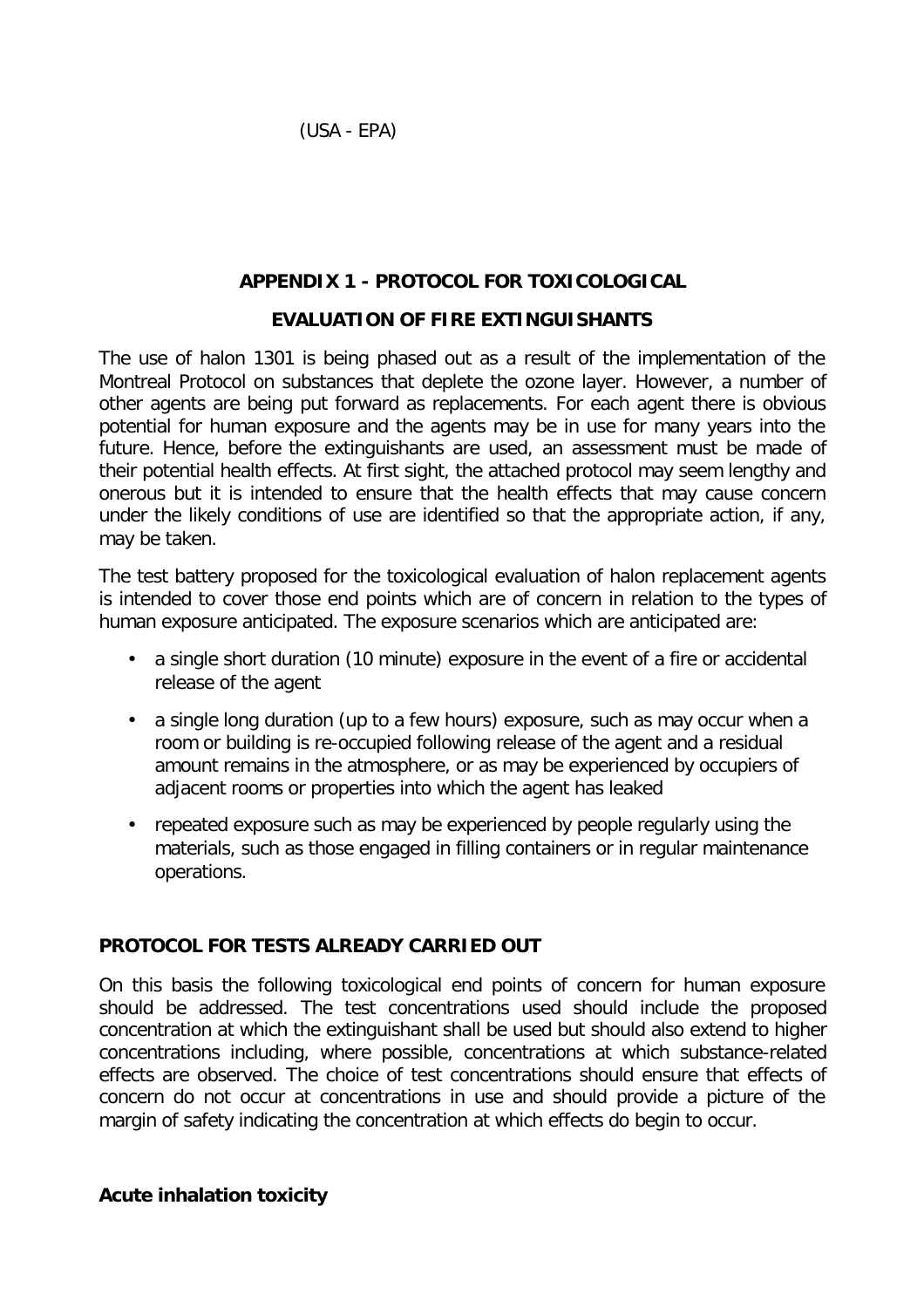The acute toxicity of the substance by inhalation should be assessed by any internationally recognised regulatory test method (preferably as given guidelines). The tests should meet the minimum requirements laid out in the regulatory guidelines. The potential of the agent to cause skin, eye and respiratory tract irritation should also be assessed within the acute inhalation study, as should be potential for the agent to cause asphyxiation by dilution of the oxygen in the atmosphere. The exposure duration for the acute inhalation test, specified in the regulatory guidelines, is four hours. The use of a different exposure period may be justified on the basis of the expected human exposure period.

### **Central nervous system (CNS) effects**

The potential of the agent to cause CNS effects should be addressed, since such effects in humans may affect the ability to escape or to perform essential operational tasks. There are no standard regulatory guidelines for testing for CNS effects in animals. Animals should be exposed to the test substance for an exposure period relevant to the anticipated human exposure period. The animals should be observed closely for any clinical signs which could be indicative of a CNS effect, e.g. changes inactivity level, changes in gait, indication of an anaesthetic effect, tremors, convulsions, coma. It may also be helpful to conduct behavioural studies, e.g. rotarod test, grip strength test.

### **Cardiac sensitisation**

There is no internationally recognised regulatory test method for cardiac sensitisation in animals. However, a protocol is available in the published literature (Reinhardt et al, 12971) which provides the basic principles for cardiac sensitisation testing.

#### **Respiratory sensitisation**

No recognised test method for this end point is currently available. However, prediction of the potential of a substance to cause respiratory sensitisation in humans should be attempted, based on Structural Activity Relationship (SAR) considerations and from experience with structurally similar compounds.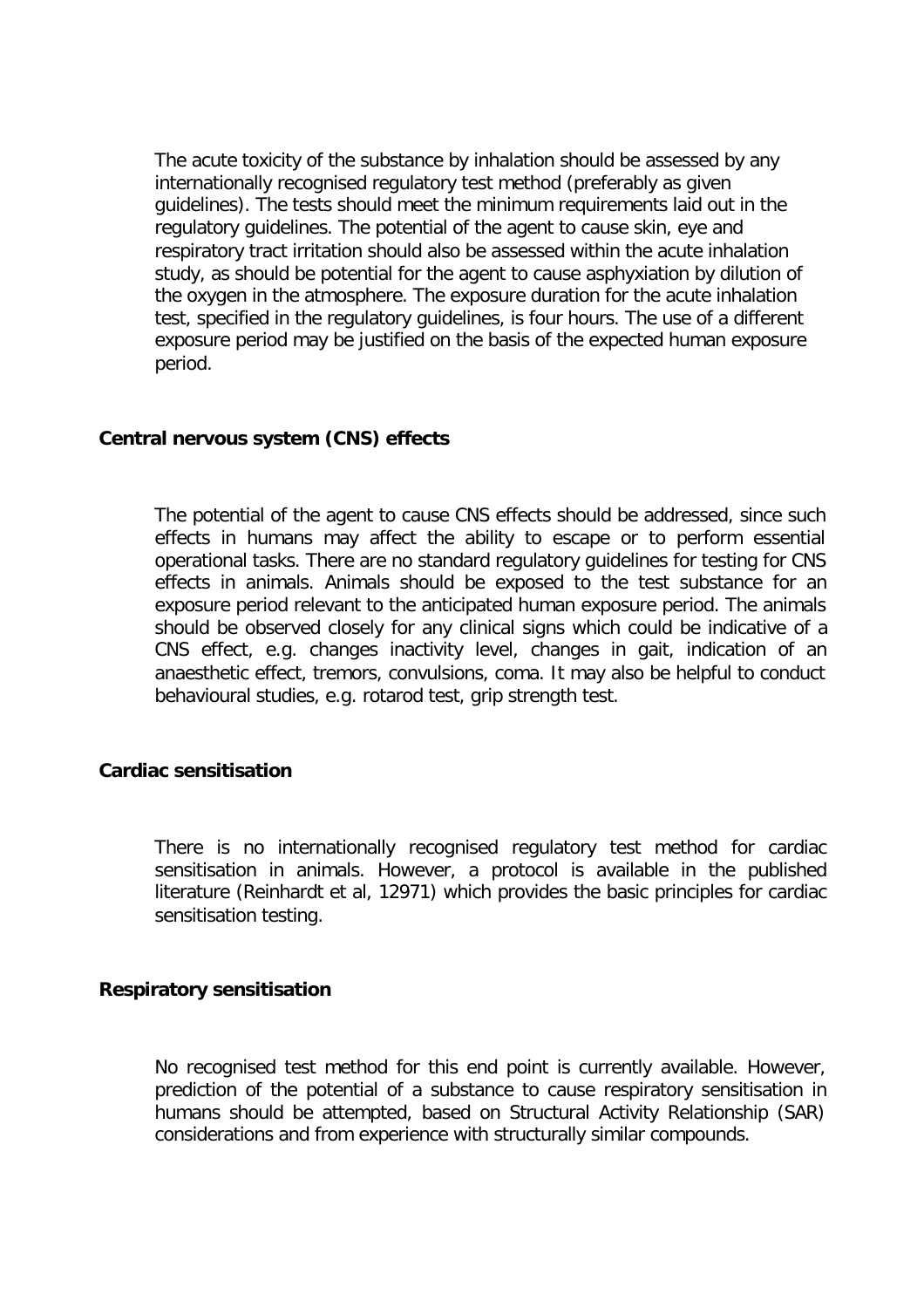### **Genotoxicity**

In theory, it is possible that genetic damage may occur from a single exposure to a genotoxic substance (the `one-hit' theory). The potential for the halon replacement agent to cause genotoxic damage in mammalian cells in vivo needs therefore to be addressed. Initially, testing should be conducted in vitro; positive results in such tests should normally be explored further in vivo. The testing strategy should follow COM guidelines or the  $7<sup>th</sup>$  amendment guidelines.

### **Reproductive toxicity**

Again, in theory, reproductive effects, particularly developmental effects, may occur following a single exposure to a substance toxic to reproduction. The potential for the halon replacement agent to cause development effects, since these are of primary concern, should be addressed.

In assessing the adequacy of the available animal data, the quality of the study will be taken into account, as well as the reliability with which the data may be extrapolated to the human situation. Information from human experience will be given greater weight than corresponding animal test data.

### **HALON ALTERNATIVES GROUP**

### **MEMBER ORGANISATIONS**

AMEREX FIRE INTERNATIONAL LIMITED BP EXPLORATION BP UK BRITISH AIRWAYS BRITISH GAS BRITISH TELECOM CHAMBER OF SHIPPING CIVIL AVIATION AUTHORITY C S TODD & ASSOCIATES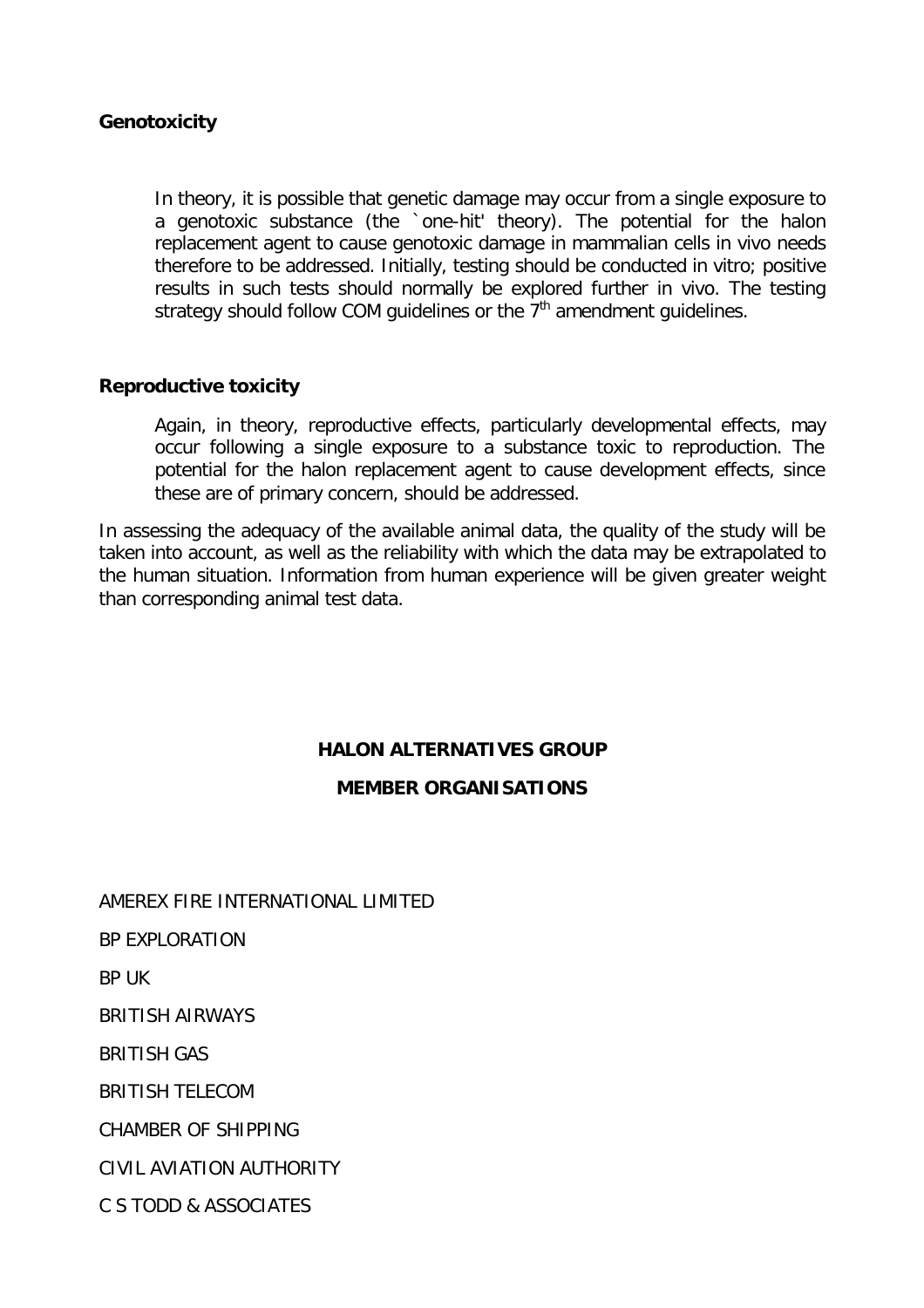DEPARTMENT OF TRADE & INDUSTRY

DEPARTMENT OF THE ENVIRONMENT, TRANSPORT & REGIONS

DUPONT LIMITED

ELF ATOCHEM UK LIMITED

**EUROTUNNEL** 

FIRE EXTINGUISHING TRADES ASSOCIATION (FETA)

FIRE INDUSTRY COUNCIL (FIC)

FLIGHT SAFETY COMMITTEE

GEC MARCONI AVIONIC LIMITED

GINGE KERR

GREAT LAKES CHEMICAL (EUROPE) LIMITED

THE HALON USERS NATIONAL CONSORTIUM (HUNC)

HEALTH & SAFETY EXECUTIVE

HOME OFFICE

IFEDA

KIDDE FIRE PROTECTION

KIDDE GRAVINER LIMITED

LOSS PREVENTION COUNCIL

3M UK PLC

MERCURY COMMUNICATIONS LIMITED

METROPOLITAN POLICE

MINISTRY OF DEFENCE

NATIONAL GRID COMPANY

PACIFIC SCIENTIFIC

PREUSSAG FIRE PROTECTION LIMITED

PYRENE CHUBB

TSB PLC

UKOOA

WORMALD ANSUL